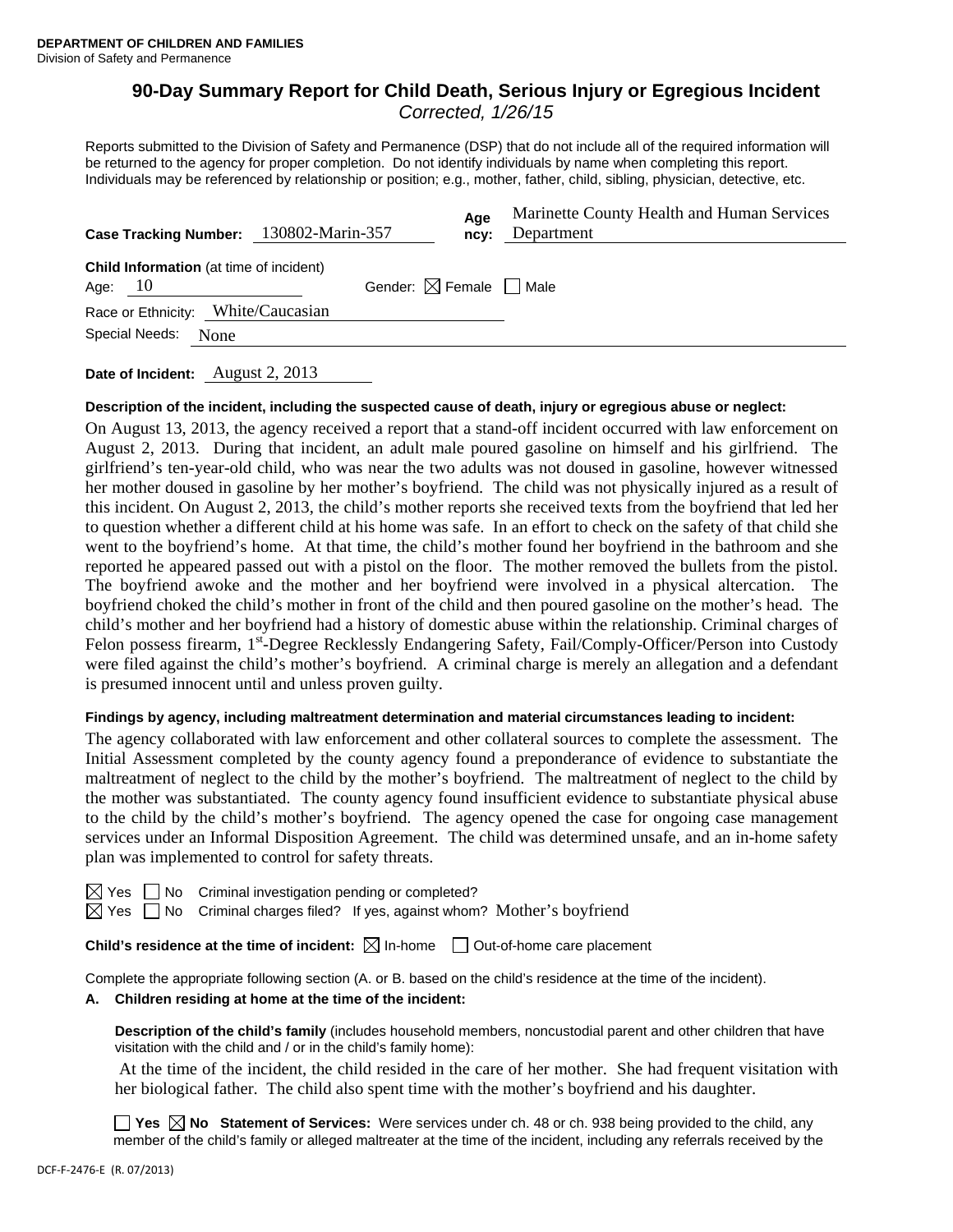agency or reports being investigated at time of incident?

**If "Yes", briefly describe the type of services, date(s) of last contact between agency and recipient(s) of those services, and the person(s) receiving those services:**   $N/A$ 

**Summary of all involvement in services as adults under ch. 48 or ch. 938 by child's parents or alleged maltreater in the previous five years:** (Does not include the current incident.) None

**Summary of actions taken by the agency under ch. 48, including any investigation of a report or referrals to services involving the child, any member of the child's family living in this household and the child's parents and alleged maltreater.** (Does not include the current incident.)

(Note: Screened out reports listed in this section may include only the date of the report, screening decision, and if a referral to services occurred at Access. Reports that do not constitute a reasonable suspicion of maltreatment or a reason to believe that the child is threatened with harm are not required to be screened in for an initial assessment, and no further action is required by the agency.)

None

#### **Summary of any investigation involving the child, any member of the child's family and alleged maltreater conducted under ch. 48 or ch. 938 and any services provided to the child and child's family since the date of the incident:**

The agency screened in and assessed the allegations of physical abuse and neglect to the child by the child's mother and the child's mother's boyfriend. The Initial Assessment completed by the agency found a preponderance of evidence to substantiate neglect to the child by her mother and her mother's boyfriend. The agency did not find sufficient evidence to substantiate physical abuse to the child by the child's mother's boyfriend. The agency opened the case for ongoing case management services under and Informal Disposition Agreement. The child was determined unsafe and an in-home safety plan was implemented to control for safety threats. Services provided to the family include basic parenting assistance, family crises counseling, and on-going supervision.

## **B. Children residing in out-of-home care (OHC) placement at time of incident:** No

### **Description of the OHC placement and basis for decision to place child there:** N/A

### **Description of all other persons residing in the OHC placement home:**  $N/A$

**Licensing history:** Including type of license, duration of license, summary of any violations by licensee or an employee of licensee that constitutes a substantial failure to protect and promote the welfare of the child.  $N/A$ 

#### **Summary of any actions taken by agency in response to the incident:** (Check all that apply.)

| $\boxtimes$ | Screening of Access report                           | Attempted or successful reunification             |
|-------------|------------------------------------------------------|---------------------------------------------------|
|             | Protective plan implemented                          | Referral to services                              |
| $\boxtimes$ | Initial assessment conducted                         | <b>Transportation assistance</b>                  |
| $\boxtimes$ | Safety plan implemented                              | Collaboration with law enforcement                |
|             | Temporary physical custody of child                  | Collaboration with medical professionals          |
|             | Petitioned for court order / CHIPS (child in need of | Supervised visitation                             |
|             | protection or services)                              | Case remains open for services                    |
|             | Placement into foster home                           | Case closed by agency                             |
|             | Placement with relatives                             | Initiated efforts to address or enhance community |
| $\boxtimes$ | Ongoing Services case management                     | collaboration on CA/N cases                       |
|             |                                                      | Other (describe):                                 |
|             |                                                      |                                                   |